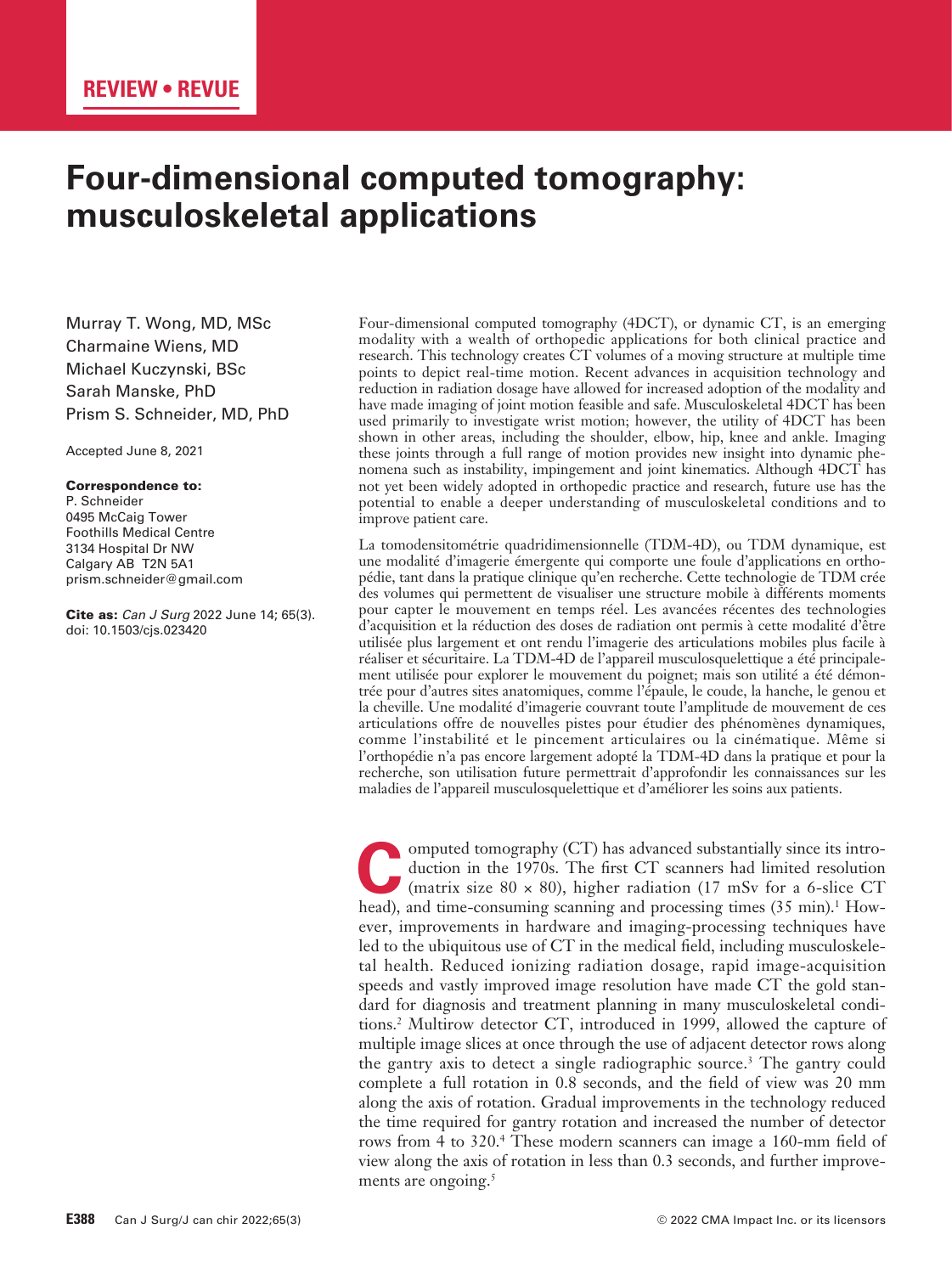### **Development of 4-dimensional computed tomography**

With the introduction of wide field of view detector arrays and ultrafast gantry rotation, the use of 4-dimensional CT (4DCT), also known as dynamic CT or kinematic CT, has increased over the last decade. By repeating the acquisition of the same volume with a single gantry rotation at multiple time points, a kinematic volume is created of the patient's position at each time point. This process is depicted in Video 1 (available online at https://youtu.be/ Zu470Xe0hAY). Although the dynamic technique has been technically possible since the advent of multirow detector CT, small fields of view made it impractical. Furthermore, slower gantry rotations made the images subject to motion artifact, and higher radiation dosages made the practice unsafe for human participants. Recent techniques allow clinicians and researchers to capture large volumes in real time, with radiation exposure below that of routine chest radiography, depending on the anatomic region and acquisition protocol.<sup>6,7</sup>

#### **Nonmusculoskeletal applications**

Some of the first applications of 4DCT were in radiation oncology, especially for thoracic and abdominal tumours, where lesions are shown to move with respiration. Quantifying this motion with 4DCT can allow for precise delivery of therapeutic radiation to the lesion.<sup>8</sup> Fourdimensional CT can also evaluate dynamic structures such as the heart by imaging the entire heart through the cardiac cycle to investigate flow and valvular disease, and may be of utility in cases in which echocardiography is technically challenging or for patients with magnetic resonance imaging (MRI) contraindications.9 Vascular disease has been investigated with 4DCT and has provided more information than conventional CT angiography, including the response of aneurysms to the cardiac cycle, giving new insight into disease progression risk.10 With an increasing body of evidence for the safety and utility of 4DCT in these fields, the technology is being adopted more widely.<sup>11</sup> Clinicians and researchers are realizing that 4DCT provides insight into dynamic phenomena not previously possible to image.

### **Musculoskeletal applications**

In the musculoskeletal field, questions regarding joint kinematics, instability and impingement have all been addressed with 4DCT.

### *Shoulder girdle*

Four-dimensional CT has been used to image the sternoclavicular and acromioclavicular joints, as well as scapulo-

thoracic motion in order to investigate shoulder instability and impingement. In the sternoclavicular joint, Hislop-Jambrich and colleagues<sup>12</sup> described visualization of translation of the medial clavicle posteriorly to abut the trachea with arm range of motion in a patient who experienced an intermittent choking sensation. Four-dimensional CT revealed this compression, which was not evident on conventional CT or MRI, which led to the decision to perform surgical stabilization, with a good outcome. 4DCT has also been used as a diagnostic tool to measure the degree of sternoclavicular joint instability based on translation during arm range of motion.13 This information was used to recommend surgical versus conservative treatment with successful outcomes.<sup>13</sup>

The acromioclavicular joint has also been imaged dynamically. Dyer and colleagues $14$  reported that cases of persistent pain with seemingly low-grade injuries could be attributed to unexpectedly large translations with glenohumeral joint range of motion, giving a more accurate prognosis for functional impairment with and without reconstructive surgery of the joint. Fourdimensional CT has provided normative data on uninjured acromioclavicular joint motion and has also been able to detect pathologic motion in patients with uncertain diagnosis, such as instability versus arthrosis, on conventional CT.14,15

Clinicians have also used 4DCT to investigate snapping scapula syndrome. In the case of impingement of the scapula on the posterior ribs, preoperative 4DCT has allowed clinicians to determine the precise point of impingement to minimize unnecessary bone resection and to ensure the site of pathology is addressed.<sup>16</sup>

These clinical applications of 4DCT improved diagnosis and prognostication, and informed surgical planning throughout the shoulder girdle.

### *Elbow*

To our knowledge, there is only 1 study investigating the elbow with 4DCT. Goh and  $Lau^{17}$  used 4DCT to image the ulnohumeral joint. The technology showed impingement of osteophytes on the coronoid process and olecranon, preventing both terminal flexion and terminal extension. These findings highlight the advantage 4DCT has over conventional CT to confirm restrictions in motion due to impingement, rather than capsular fibrosis or adhesions, as is common after elbow injuries. As the technology evolves, further 4DCT investigations are warranted in the elbow.

### *Hand and wrist*

Carpal motion has been investigated with 4DCT in numerous studies. Given that subtle changes can be responsible for functional limitations and severe symptoms,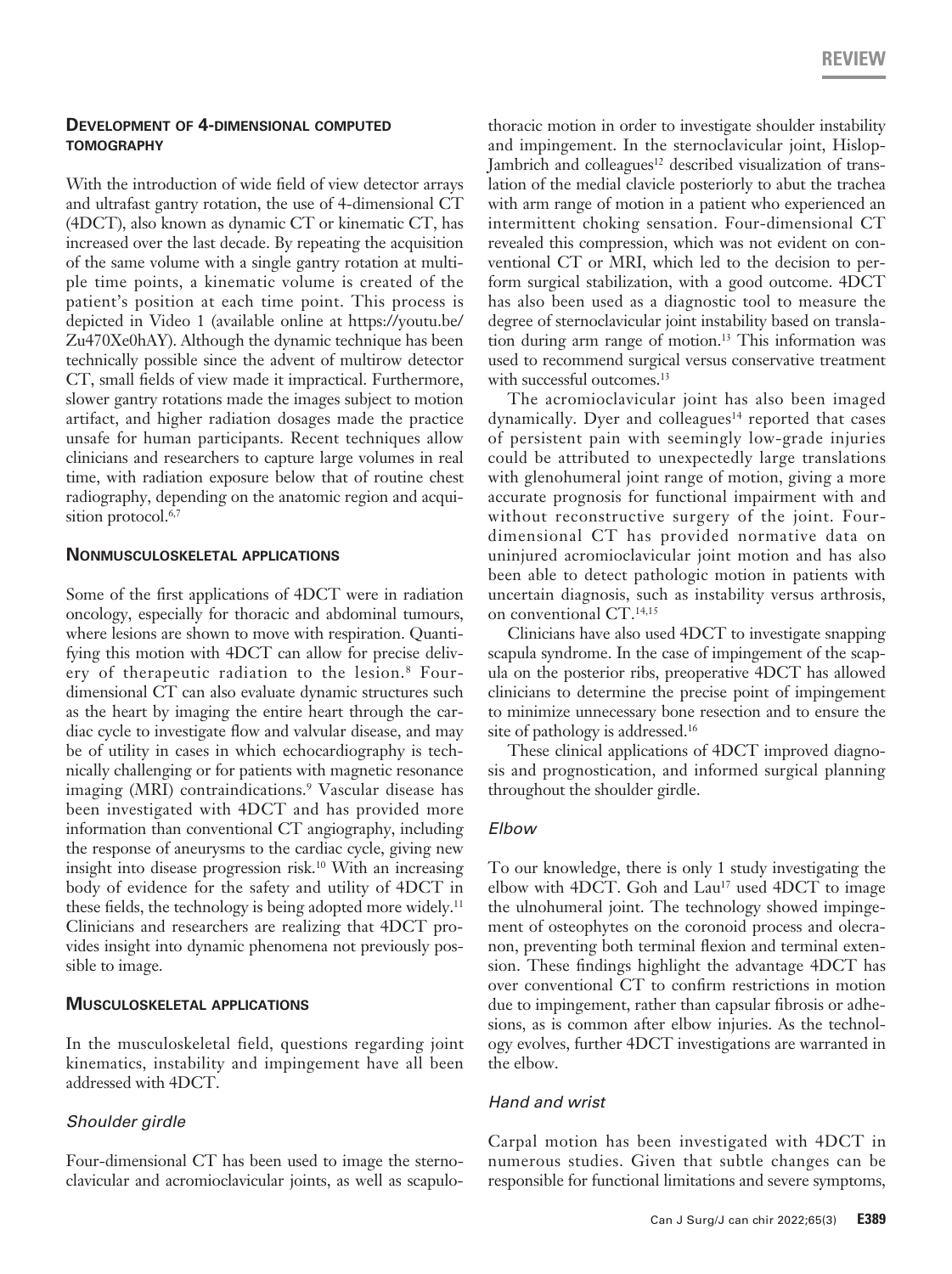

**Fig. 1.** Coronal 4-dimensional computed tomography (4DCT) images showing relative position of the trapeziometacarpal joint at 3 positions of progressive thumb adduction. Three-dimensional bony models can be registered to 4DCT volumes to quantify changes in relative positions during motion.

standard imaging methods including MRI often lack the required sensitivity for diagnosis.<sup>18</sup> Normal carpal kinematics and postsurgical changes have been described.18–20 Figure 1 shows the use of 4DCT to quantify motion at the trapeziometacarpal joint with thumb flexion. The entire sequence is depicted in Video 2 (available online at https:// youtu.be/GY01x01RnXg). Mechanical symptoms (including the catching or clunking seen in trigger lunate syndrome) and instability (such as in scapholunate instability) have also been identified on 4DCT.<sup>21-24</sup> In these conditions, the mechanical cause of symptoms was detected only on dynamic imaging, without which appropriate treatment is challenging. The complexity of the carpal joints, coupled with the small field of view required and minimal radiosensitivity, make wrist disorders an ideal application for 4DCT, and clinical indications for 4DCT continue to expand and evolve.

### *Hip*

There has been limited 4DCT examination of the hip joint, in part owing to the high effective radiation dosage from proximity to radiosensitive tissues and higher energy required for radiologic exposure.<sup>2,25</sup> However, Wassilew and colleagues<sup>25</sup> investigated femoroacetabular impingement and found that 4DCT predicted the location of cam and pincer–type impingement on the femur and acetabulum more accurately than traditional radiography or MRI, when compared to gold-standard surgical hip dislocation. These findings show the benefits of 4DCT to allow surgeons to accurately plan minimally invasive interventions to remove the sites of impingement via hip arthroscopy, thus minimizing arthroscopy times and morbidity while improving localization of the required resection. Further use of 4DCT for understanding hip disorders should follow as newer image-reconstruction methods and hardware are developed to reduce radiation exposure to the patient.

# *Knee*

Several investigators have developed 4DCT acquisition protocols to analyze patellar tracking through knee range of motion to investigate patellofemoral pain syndrome and the nebulous cause of patellar maltracking and subluxation.26–28 Four-dimensional CT is well suited to investigate patellar tracking though knee range of motion in this patient population. Tanaka and colleagues<sup>29</sup> reported that the tibial tubercle-trochlear groove distance varied significantly with the knee flexion angle, which was nonuniform on conventional imaging. Their results showed that 70% of symptomatic patients would qualify for tibial tubercle osteotomy with the knee flexed to 30° based on accepted tibial tubercle– trochlear groove thresholds, versus only 24% of patients with the knee flexed at  $0^{\circ}$ . With dynamic imaging, quantitative and repeatable measures of instability and maltracking are possible, which help to identify the cause of patellofemoral pain, stratify patients and select surgical candidates.<sup>28-31</sup>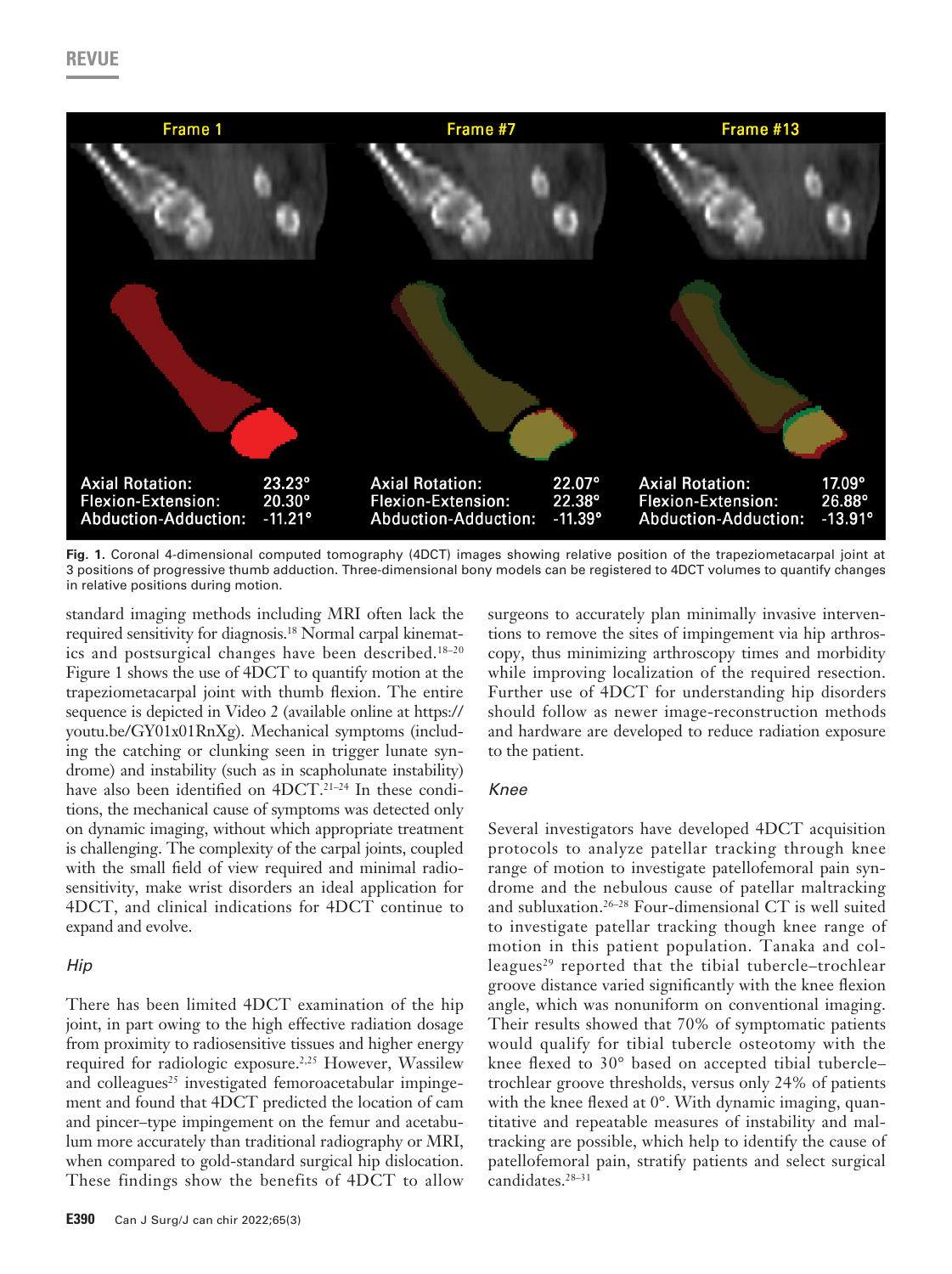## *Foot and ankle*

Several investigators have quantified subtalar joint motion, and recent work has expanded into the distal tibiofibular joint. In the subtalar joint, 4DCT has shown motion changes between healthy ankles and those with chronic instability symptoms or stiffness.<sup>32</sup> Dynamic imaging of the subtalar joint with the application of external stress throughout a range of motion gives an objective measure of the cause of instability.<sup>32</sup> Fourdimensional CT can also measure patient response to therapy, and motion patterns can be linked to specific injury patterns for precise treatment.<sup>33</sup> Motion at the distal tibiofibular joint, or syndesmosis, has also been reliably quantified with 4DCT.<sup>34</sup> Figure 2 shows physiologic changes in syndesmotic distances with ankle range of motion, which are important to appreciate when assessing reduction. Understanding physiologic motion at this joint is crucial for developing surgical repair techniques after ligamentous injury. Imaging throughout active range of motion can also enable comparison of fixation methods in order to further elucidate causes of residual functional impairment.

#### **Challenges and future directions**

Continuous advancements are being made to 4DCT. It is expected that increasing availability and understanding of 4DCT will lead to an expansive scope for research and application in clinical practice.<sup>11</sup> Advances in field of view can be achieved through increasing the number of detector rows or increasing detector size.<sup>4</sup> However, the latter method would decrease axial resolution. Optimal acquisition protocols need to be determined to minimize radiation dosage and motion artifact without sacrificing resolution and the ability to track motion as desired.

Motion artifact is another challenge (Figure 3). Recommendations have been made to design protocols to limit artifact by orienting the plane of motion optimally, and promoting smooth patient motion through training, external cues or custom devices to constrain range of motion or even simulate weight-bearing conditions.<sup>35-37</sup> These recommendations regarding positioning and speed are not always feasible, however, as this motion must be achievable within the confined CT gantry, and some phenomena are observed only under particular conditions. Half reconstruction methods use only one-half of a gantry rotation to create an image, compared to a full rotation of projections. In dynamic applications, this serves to decrease motion artifact and reduce radiation exposure.<sup>35</sup> Other advancements such as implementation of scanners with dual radiologic source technology and increased gantry rotation speeds can also reduce motion artifact.<sup>35</sup>

Metal artifact from implants also poses substantial challenges for image interpretation and processing in the



**Fig. 2.** Axial 4-dimensional computed tomography images showing syndesmotic reduction in plantar flexion (left) and dorsiflexion (right) as measured by the anterior (AN), middle (MN) and posterior (PN) syndesmosis distances.



**Fig. 3.** Axial 4-dimensional computed tomography images showing that substantial motion artifact occurs in the forefoot during ankle plantar flexion and dorsiflexion if the tibia remains stationary. Motion artifact can be minimized by holding the area of interest in a fixed position and moving the body or limb relative to that area of interest.

investigation of postsurgical motion (Fig. 4). To our knowledge, no studies have incorporated metal suppression via dual-energy CT into dynamic protocols, likely because dual-energy CT would decrease the temporal resolution and increase the radiation dosage. As a result, metal artifact reduction is currently limited to postprocessing algorithms and manual correction, which requires increased user time and may reduce the accuracy of results.

Concerns regarding radiation exposure continue to limit the adoption of 4DCT as well. In general, the more proximal the area to be imaged, the higher the effective radiation dosage.<sup>2</sup> Improvements continue to be made in radiologic source hardware and iterative reconstruction techniques to lower the dosage produced by the source while still maintaining image quality.<sup>38</sup>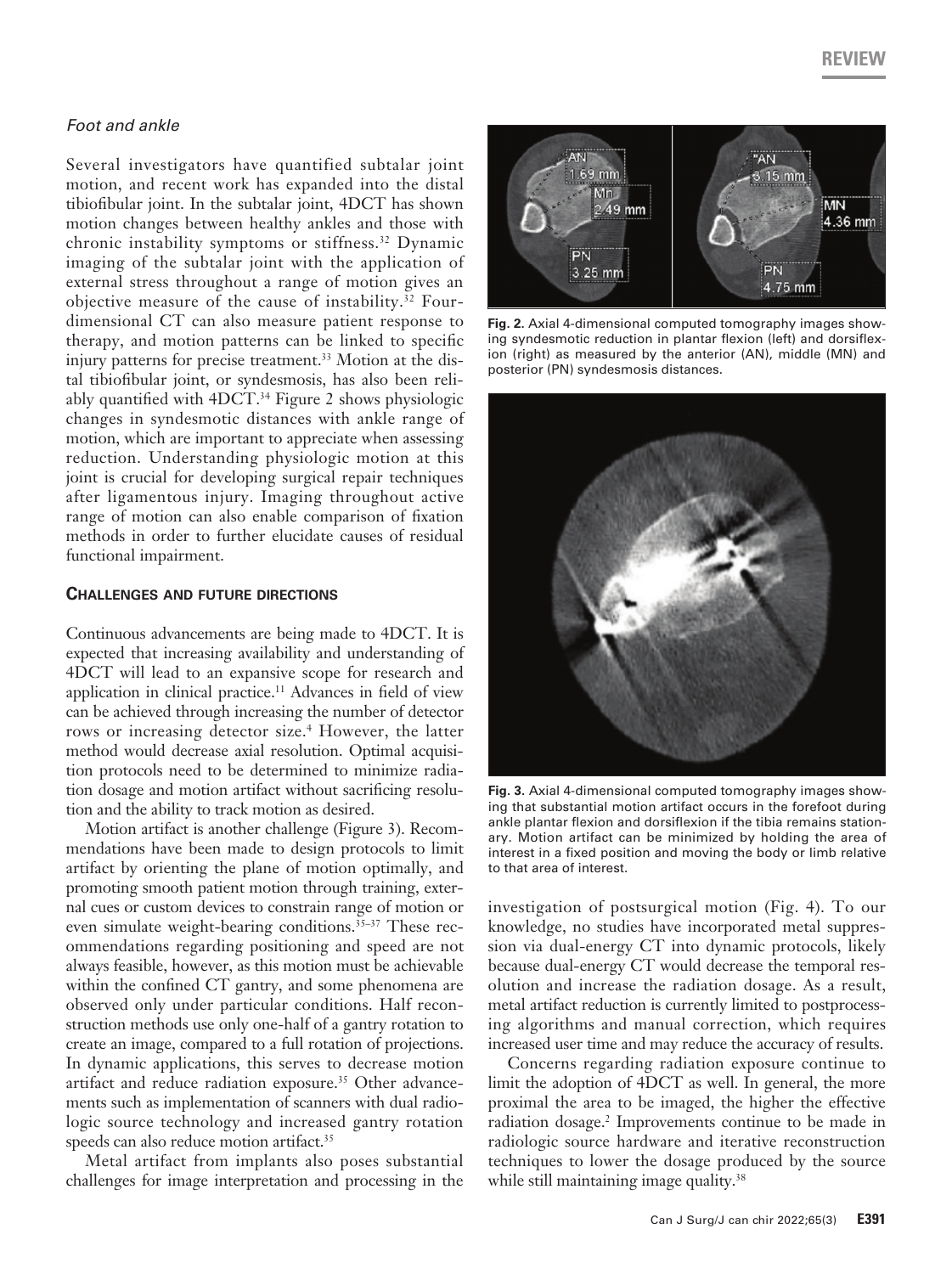

**Fig. 4.** Axial 4-dimensional computed tomography images showing an ankle with metal implants after open reduction internal fixation of an ankle fracture. The metal artifact disrupts image-processing routines and obscures the anatomy.

Finally, 4DCT produces large data sets that result in substantial image-processing time and effort. Qualitative analysis of motion is possible, and multiple manufacturers and software packages provide the ability to visualize 3-dimensional reconstructions at each time point. However, quantitative analysis requires further postprocessing, with segmentation of individual bones and registration of these bones across time points. Currently, there are limited commercially available software packages that can semiautomate measurement and analysis protocols. More work is required to make versatile tools available for ease of use and clinical implementation.

#### **Conclusion**

Four-dimensional CT technology remains in its early stage but has promising clinical and research applicability in numerous areas, including assessment of diagnosis, prognosis and surgical outcome for many musculoskeletal disorders. As the technology evolves and is adopted more widely, it can be applied to joint kinematics and the quantification of instability, maltracking and impingement. Future work should focus on improving image quality and patient safety to enable wider adoption. Consequently, novel uses of 4DCT should improve the diagnosis and treatment of a wide variety of musculoskeletal conditions.

**Affiliation:** From the Section of Orthopaedic Surgery, Department of Surgery, University of Calgary, Calgary Alta.

**Competing interests:** Prism Schneider reports research grants from the Canadian Institutes of Health Research, the Orthopaedic Trauma Association and Johnson & Johnson, outside the submitted work. She has received consulting fees and honoraria for presentations and educational events from Amgen. She is a member of Osteoporosis Canada's Scientific Advisory Council. No other competing interests were declared.

**Contributors:** M. Wong and P. Schneider designed the study. C. Wiens and M. Kuczynski acquired the data, which S. Manske analyzed. M. Wong wrote the manuscript, which C. Wiens, M. Kuczynski, S. Manske and P. Schneider critically revised. All authors gave final approval of the article to be published.

**Funding:** Michael Kuczynski received funding for doctoral work for this study from the Natural Sciences and Engineering Research Council of Canada (NSERC PGS-D) through the University of Calgary.

**Content licence:** This is an Open Access article distributed in accordance with the terms of the Creative Commons Attribution (CC BY-NC-ND 4.0) licence, which permits use, distribution and reproduction in any medium, provided that the original publication is properly cited, the use is noncommercial (i.e., research or educational use), and no modifications or adaptations are made. See: https://creativecommons. org/licenses/by-nc-nd/4.0/.

#### **References**

- 1. Hounsfield GN. Computerized transverse axial scanning (tomography): I. Description of system. *Br J Radiol* 1973;46:1016-22.
- 2. Biswas D, Bible JE, Bohan M, et al. Radiation exposure from musculoskeletal computerized tomographic scans. *J Bone Joint Surg Am* 2009;91:1882-9.
- 3. Hu H. Multi-slice helical CT: scan and reconstruction. *Med Phys* 1999;26:5-18.
- 4. Hurlock GS, Higashino H, Mochizuki T. History of cardiac computed tomography: single to 320-detector row multislice computed tomography. *Int J Cardiovasc Imaging* 2009;25:31-42.
- 5. Hsiao EM, Rybicki FJ, Steigner M. CT coronary angiography: 256-slice and 320-detector row scanners. *Curr Cardiol Rep* 2010;12: 68-75.
- 6. Gondim Teixeira PA, Gervaise A, Louis M, et al. Musculoskeletal wide detector CT: principles, techniques and applications in clinical practice and research. *Eur J Radiol* 2015;84:892-900.
- 7. Kalia V, Obray RW, Filice R, et al. Functional joint imaging using 256-MDCT: technical feasibility. *AJR Am J Roentgenol* 2009;192: W295-9.
- 8. Wang L, Hayes S, Paskalev K, et al. Dosimetric comparison of stereotactic body radiotherapy using 4D CT and multiphase CT images for treatment planning of lung cancer: evaluation of the impact on daily dose coverage. *Radiother Oncol* 2009;91:314-24.
- 9. Numata S, Tsutsumi Y, Ohashi H. Evaluation of stuck mechanical valve with four-dimensional computed tomography. *Eur J Cardiothorac Surg* 2012;42:594.
- 10. Kuroda J, Kinoshita M, Tanaka H, et al. Cardiac cycle-related volume change in unruptured cerebral aneurysms: a detailed volume quantification study using 4-dimensional CT angiography. *Stroke* 2012;43:61-6.
- 11. Kwong Y, Mel AO, Wheeler G, et al. Four-dimensional computed tomography (4DCT): a review of the current status and applications. *J Med Imaging Radiat Oncol* 2015;59:545-54.
- 12. Hislop-Jambrich JL, Troupis JM, Moaveni AK. The use of a dynamic 4-dimensional computed tomography scan in the diagnosis of atraumatic posterior sternoclavicular joint instability. *J Comput Assist Tomogr* 2016;40:576-7.
- 13. Goh YP, Kamali Moaveni A, Hoy G, et al. Dynamic assessment of sternoclavicular joint instability using four-dimensional computed tomography. *J Med Imaging Radiat Oncol* 2019;63:216-21.
- 14. Dyer DR, Troupis JM, Kamali Moaveni A. Wide field of view CT and acromioclavicular joint instability: a technical innovation. *J Med Imaging Radiat Oncol* 2015;59:326-30.
- 15. Alta TD, Bell SN, Troupis JM, et al. The new 4-dimensional computed tomographic scanner allows dynamic visualization and measurement of normal acromioclavicular joint motion in an unloaded and loaded condition. *J Comput Assist Tomogr* 2012;36: 749-54.